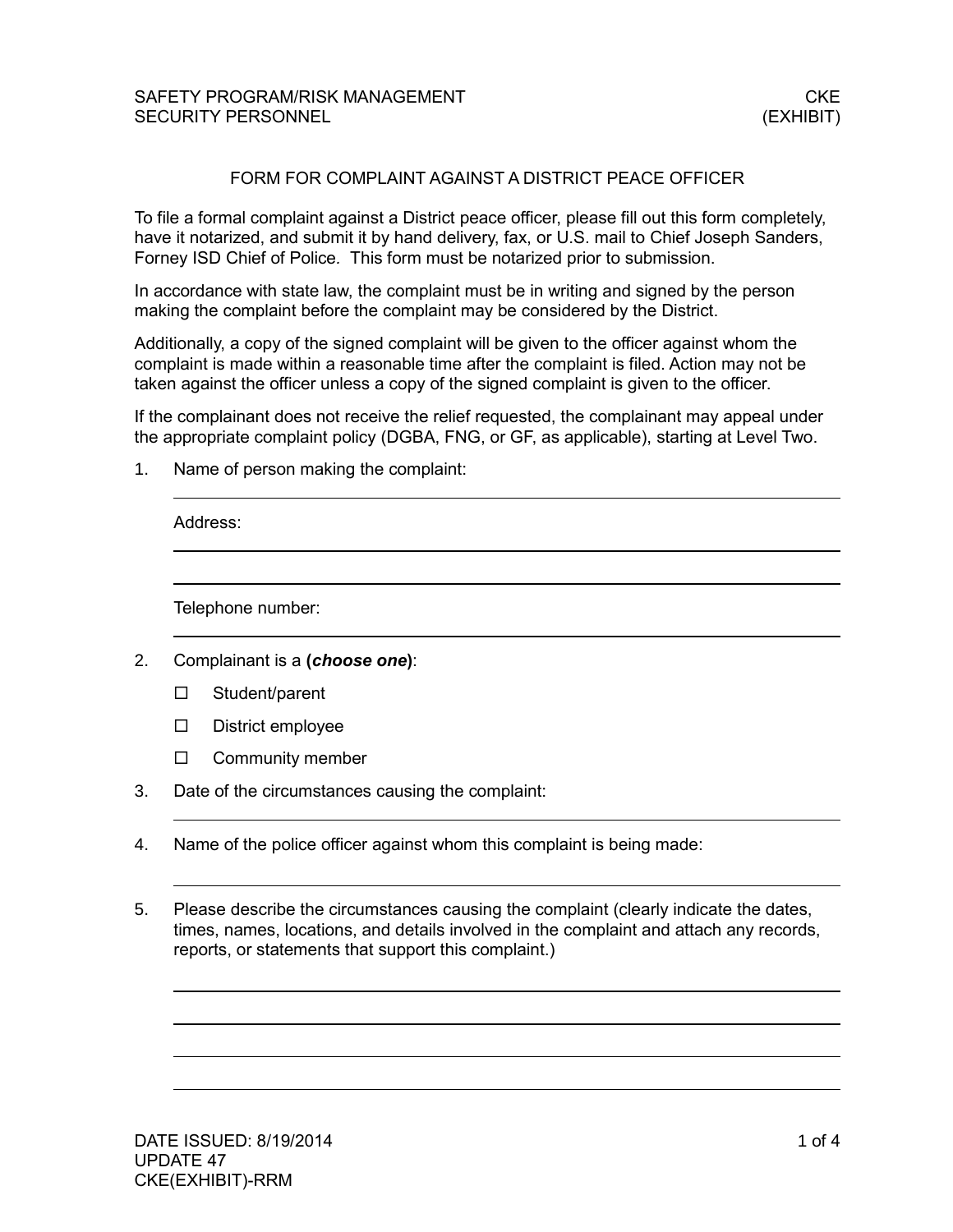| Additional page(s) is (are) attached:<br>$\square$ Yes $\square$ No                                                                                                                                                            |
|--------------------------------------------------------------------------------------------------------------------------------------------------------------------------------------------------------------------------------|
| List any witnesses:                                                                                                                                                                                                            |
|                                                                                                                                                                                                                                |
| Address:                                                                                                                                                                                                                       |
|                                                                                                                                                                                                                                |
| Telephone number:                                                                                                                                                                                                              |
| Witness 2 name: University of the University of the University of the University of the University of the University of the University of the University of the University of the University of the University of the Universi |
| Address:                                                                                                                                                                                                                       |
| Telephone number:                                                                                                                                                                                                              |
| Witness 3 name: University of the University of the University of the University of the University of the University of the University of the University of the University of the University of the University of the Universi |
| Address:                                                                                                                                                                                                                       |
| Telephone number:                                                                                                                                                                                                              |

8. Please describe any efforts you have made to resolve your complaint informally and the responses to your efforts.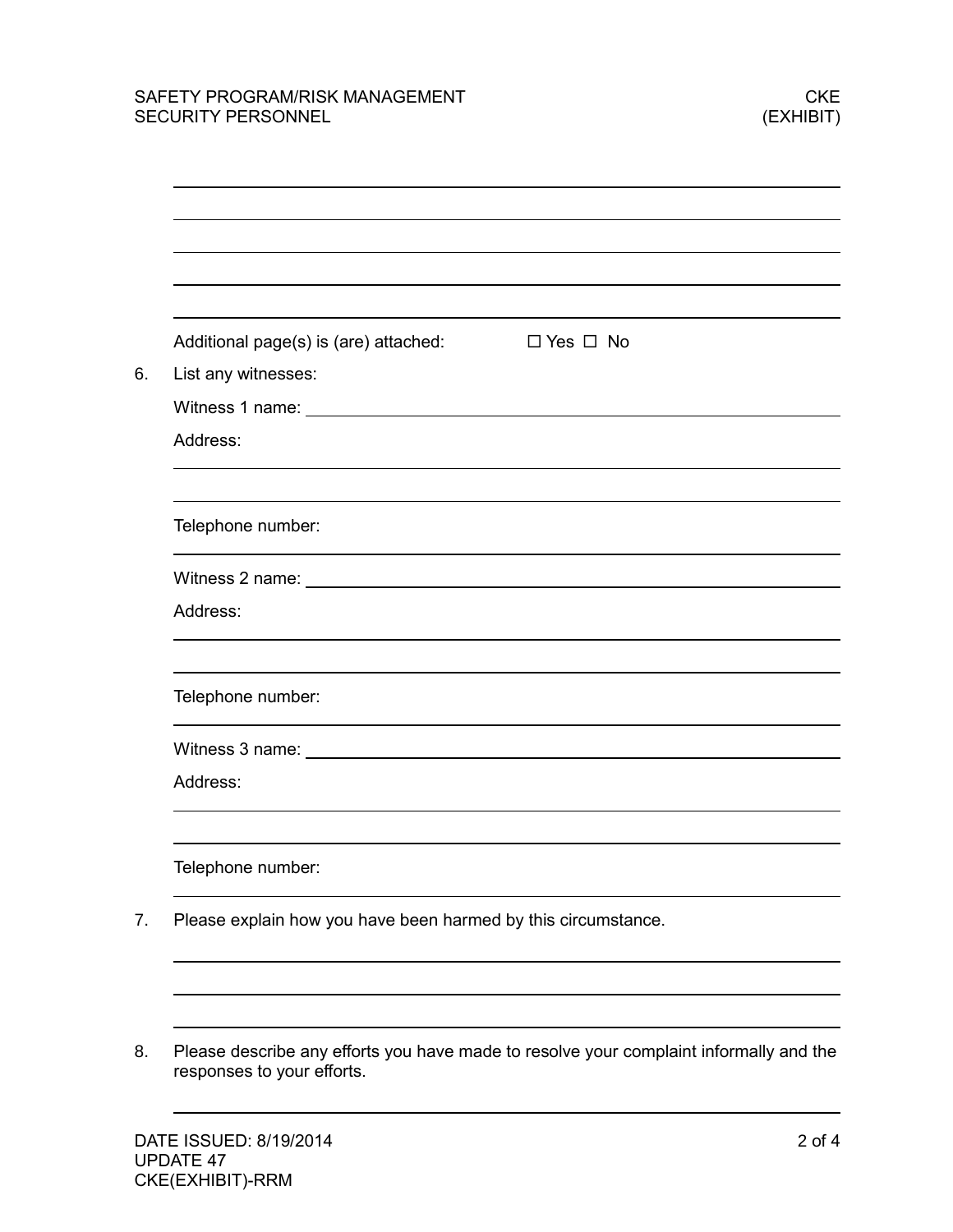|                            | On what date? <u>And a series are alleged</u> and a series of the series and a series of the series of the series of the                                                                                                       |  |
|----------------------------|--------------------------------------------------------------------------------------------------------------------------------------------------------------------------------------------------------------------------------|--|
| 9.                         | Please describe the outcome or action you are seeking.                                                                                                                                                                         |  |
|                            |                                                                                                                                                                                                                                |  |
|                            |                                                                                                                                                                                                                                |  |
|                            |                                                                                                                                                                                                                                |  |
|                            | Date: the contract of the contract of the contract of the contract of the contract of the contract of the contract of the contract of the contract of the contract of the contract of the contract of the contract of the cont |  |
|                            | <b>Sworn Affidavit</b>                                                                                                                                                                                                         |  |
|                            | <b>State of Texas</b>                                                                                                                                                                                                          |  |
|                            | County of                                                                                                                                                                                                                      |  |
|                            | Before me, the undersigned authority appeared                                                                                                                                                                                  |  |
|                            | who after being sworn on his or her oath declared that the statements herein contained are<br>true and correct.                                                                                                                |  |
|                            | Sworn to and subscribed before me on this ______ day of ______________________ (month),<br>$year)$ .                                                                                                                           |  |
|                            | <b>Notary Public Signature:</b>                                                                                                                                                                                                |  |
| <b>Notary Public Name:</b> |                                                                                                                                                                                                                                |  |

(Affix Notary Seal)